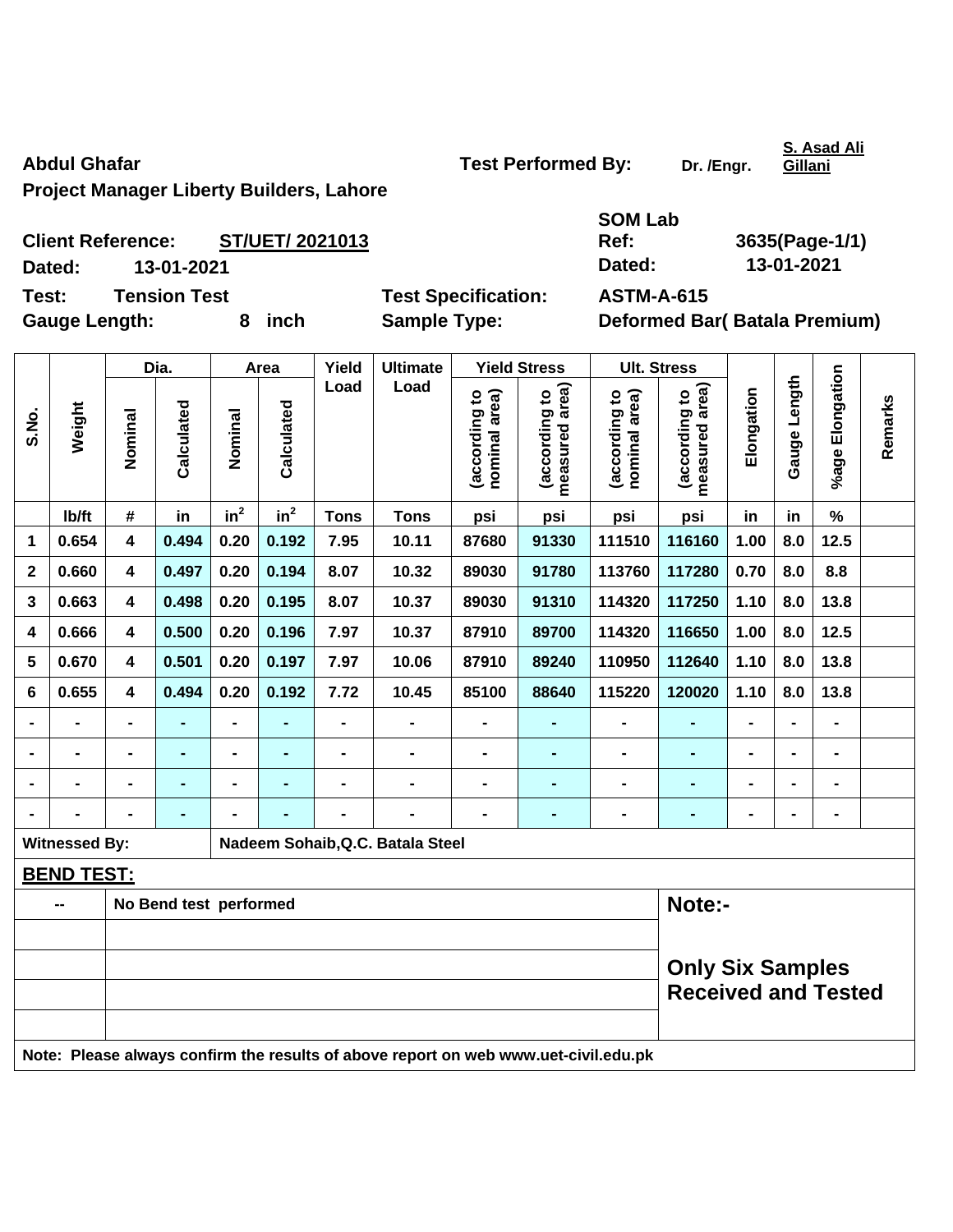**S.No.** 

**Z. H. Kazmi**  Test Performed By: Dr. /Engr.

**Principal Architect, Z. H. Kazmi & Associates, Lahore** 

**SOM Lab Ref: 3636(Page-1/1) Dated: 13-01-2021 Dated: 13-01-2021 Deformed** 

**Bar** 

**Client Reference: nil**

**Test: Tension Test & Bend Test Test Specification: ASTM-A-615** 

Gauge Length: 8 inch Sample Type:

Dia. | Area | Yield | Ultimate | Yield Stress | Ult. Stress **%age Elongation**  %age Elongation **Gauge Length Load Load**  (according to<br>measured area) Gauge Length **measured area) measured area)**  (according to<br>nominal area) (according to<br>measured area) (according to<br>nominal area) **Elongation nominal area) nominal area) (according to (according to (according to (according to**  Elongation **Remarks**  Remarks **Weight Calculated Calculated**  Calculated Calculated **Nominal Nominal**  Nominal Nominal  $\mathsf{lb}/\mathsf{ft}$  # in in<sup>2</sup>  $in^2$  **Tons Tons psi psi psi psi in in % 1 1.498 6 0.748 0.44 0.440 15.90 20.18 79710 79710 101170 101170 1.20 8.0 15.0 2 1.532 6 0.757 0.44 0.450 16.31 21.10 81750 79940 105770 103420 1.10 8.0 13.8 3 0.685 4 0.506 0.20 0.201 6.27 9.53 69130 68790 105100 104580 1.20 8.0 15.0 4 0.681 4 0.505 0.20 0.200 6.17 9.53 68010 68010 105100 105100 1.20 8.0 15.0 - - - - - - - - - - - - - - - - - - - - - - - - - - - - - - - - - - - - - - - - - - - - - - - - - - - - - - - - - - - - - - - - - - - - - - - - - - - - - - - - - - - - - - - - - - BEND TEST:** # 6 Sample bend through 180 degrees Satisfactorily without any crack **Note:**-**# 4 Sample bend through 180 degrees Satisfactorily without any crack Only Six Samples Received and Tested Note: Please always confirm the results of above report on web www.uet-civil.edu.pk** 

**S Asad Ali Gillani**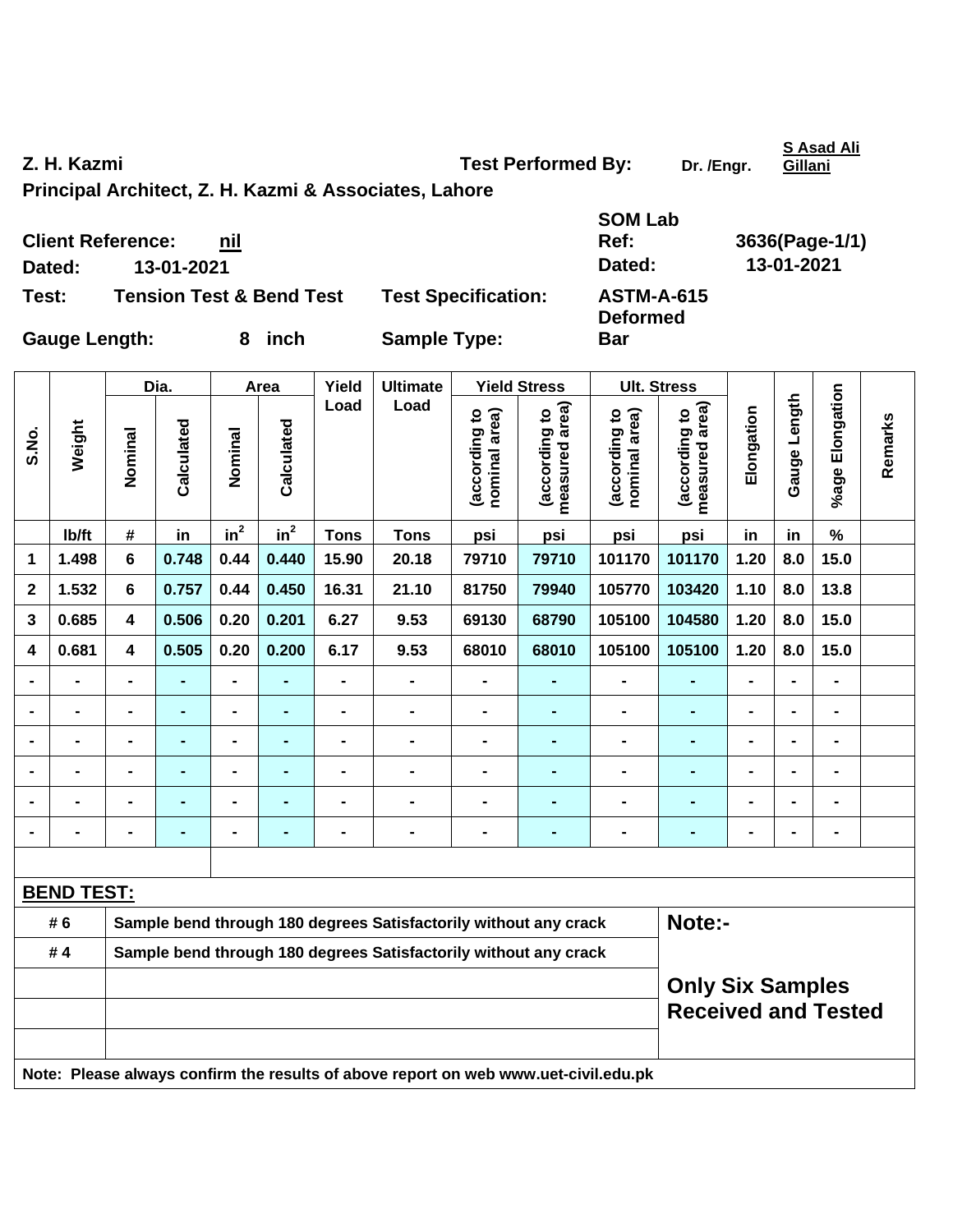**Nauman** 

**Muhammad Umar Farooq State State State Test Performed By: Dr. /Engr.** 

**Bar** 

**Civil Supervisor, Ambition Apparel 20 km Ferozepur Road Lahore ( Project : ETP Plant)** 

**Client Reference: AA-ETP-ST001 Dated: 07-01-2021 Dated: 13-01-2021 Test: Tension Test Test Specification: ASTM-A-615** 

**SOM Lab Ref: 3638(Page-1/1) Deformed** 

**Gauge Length: 8 inch Sample Type:** 

|                |                   |                                                       | Dia.           |                          | Area           | Yield          | <b>Ultimate</b>                                                                     |                                | <b>Yield Stress</b>             |                                | <b>Ult. Stress</b>              |                |                |                              |         |
|----------------|-------------------|-------------------------------------------------------|----------------|--------------------------|----------------|----------------|-------------------------------------------------------------------------------------|--------------------------------|---------------------------------|--------------------------------|---------------------------------|----------------|----------------|------------------------------|---------|
| S.No.          | Weight            | Nominal                                               | Calculated     | Nominal                  | Calculated     | Load           | Load                                                                                | (according to<br>nominal area) | measured area)<br>(according to | (according to<br>nominal area) | measured area)<br>(according to | Elongation     | Gauge Length   | %age Elongation              | Remarks |
|                | Ib/ft             | $\#$                                                  | in             | $in^2$                   | $in^2$         | <b>Tons</b>    | <b>Tons</b>                                                                         | psi                            | psi                             | psi                            | psi                             | in             | in             | $\%$                         |         |
| 1              | 2.644             | 8                                                     | 0.995          | 0.79                     | 0.777          | 31.91          | 36.72                                                                               | 89070                          | 90570                           | 102510                         | 104220                          | 1.40           | 8.0            | 17.5                         |         |
| $\overline{2}$ | 0.649             | $\overline{\mathbf{4}}$                               | 0.493          | 0.20                     | 0.191          | 6.34           | 8.05                                                                                | 69920                          | 73220                           | 88800                          | 92990                           | 1.00           | 8.0            | 12.5                         |         |
|                | $\blacksquare$    | $\blacksquare$                                        | $\blacksquare$ | $\blacksquare$           | $\blacksquare$ | $\blacksquare$ | $\blacksquare$                                                                      | $\blacksquare$                 |                                 | $\blacksquare$                 | $\blacksquare$                  | $\overline{a}$ |                | $\blacksquare$               |         |
|                |                   |                                                       | $\blacksquare$ | $\blacksquare$           |                | $\blacksquare$ | $\blacksquare$                                                                      | $\blacksquare$                 | $\blacksquare$                  | $\blacksquare$                 | $\blacksquare$                  |                |                | $\blacksquare$               |         |
|                | $\blacksquare$    | $\blacksquare$                                        | $\blacksquare$ | $\blacksquare$           | $\blacksquare$ | -              | $\blacksquare$                                                                      | $\blacksquare$                 | $\blacksquare$                  | $\blacksquare$                 | $\blacksquare$                  | $\blacksquare$ | $\blacksquare$ | $\blacksquare$               |         |
| $\blacksquare$ | $\blacksquare$    | $\blacksquare$                                        | $\blacksquare$ | $\overline{\phantom{0}}$ | $\blacksquare$ | $\blacksquare$ | $\blacksquare$                                                                      | $\blacksquare$                 | $\blacksquare$                  | $\blacksquare$                 | $\blacksquare$                  | $\blacksquare$ | $\blacksquare$ | $\qquad \qquad \blacksquare$ |         |
| $\blacksquare$ | $\blacksquare$    | $\blacksquare$                                        | $\blacksquare$ | $\blacksquare$           | $\blacksquare$ | $\blacksquare$ | $\blacksquare$                                                                      | $\blacksquare$                 | $\blacksquare$                  | $\blacksquare$                 | $\blacksquare$                  | $\blacksquare$ | $\blacksquare$ | $\blacksquare$               |         |
|                | $\blacksquare$    | $\blacksquare$                                        | $\blacksquare$ | $\blacksquare$           | $\blacksquare$ | $\blacksquare$ | $\blacksquare$                                                                      | $\blacksquare$                 |                                 | $\blacksquare$                 | $\blacksquare$                  | $\blacksquare$ |                | $\blacksquare$               |         |
|                |                   |                                                       |                | $\blacksquare$           |                |                | $\blacksquare$                                                                      | $\blacksquare$                 |                                 |                                | $\blacksquare$                  |                |                | -                            |         |
|                |                   | $\blacksquare$                                        |                | $\blacksquare$           | ٠              | $\blacksquare$ | $\blacksquare$                                                                      | $\blacksquare$                 | $\blacksquare$                  | $\blacksquare$                 | $\blacksquare$                  | $\blacksquare$ |                | $\blacksquare$               |         |
|                |                   |                                                       |                |                          |                |                |                                                                                     |                                |                                 |                                |                                 |                |                |                              |         |
|                | <b>BEND TEST:</b> |                                                       |                |                          |                |                |                                                                                     |                                |                                 |                                |                                 |                |                |                              |         |
|                | --                | Note:-<br>No Bend test performed                      |                |                          |                |                |                                                                                     |                                |                                 |                                |                                 |                |                |                              |         |
|                |                   |                                                       |                |                          |                |                |                                                                                     |                                |                                 |                                |                                 |                |                |                              |         |
|                |                   | <b>Only Two Samples</b><br><b>Received and Tested</b> |                |                          |                |                |                                                                                     |                                |                                 |                                |                                 |                |                |                              |         |
|                |                   |                                                       |                |                          |                |                | Note: Please always confirm the results of above report on web www.uet-civil.edu.pk |                                |                                 |                                |                                 |                |                |                              |         |

**Khurram**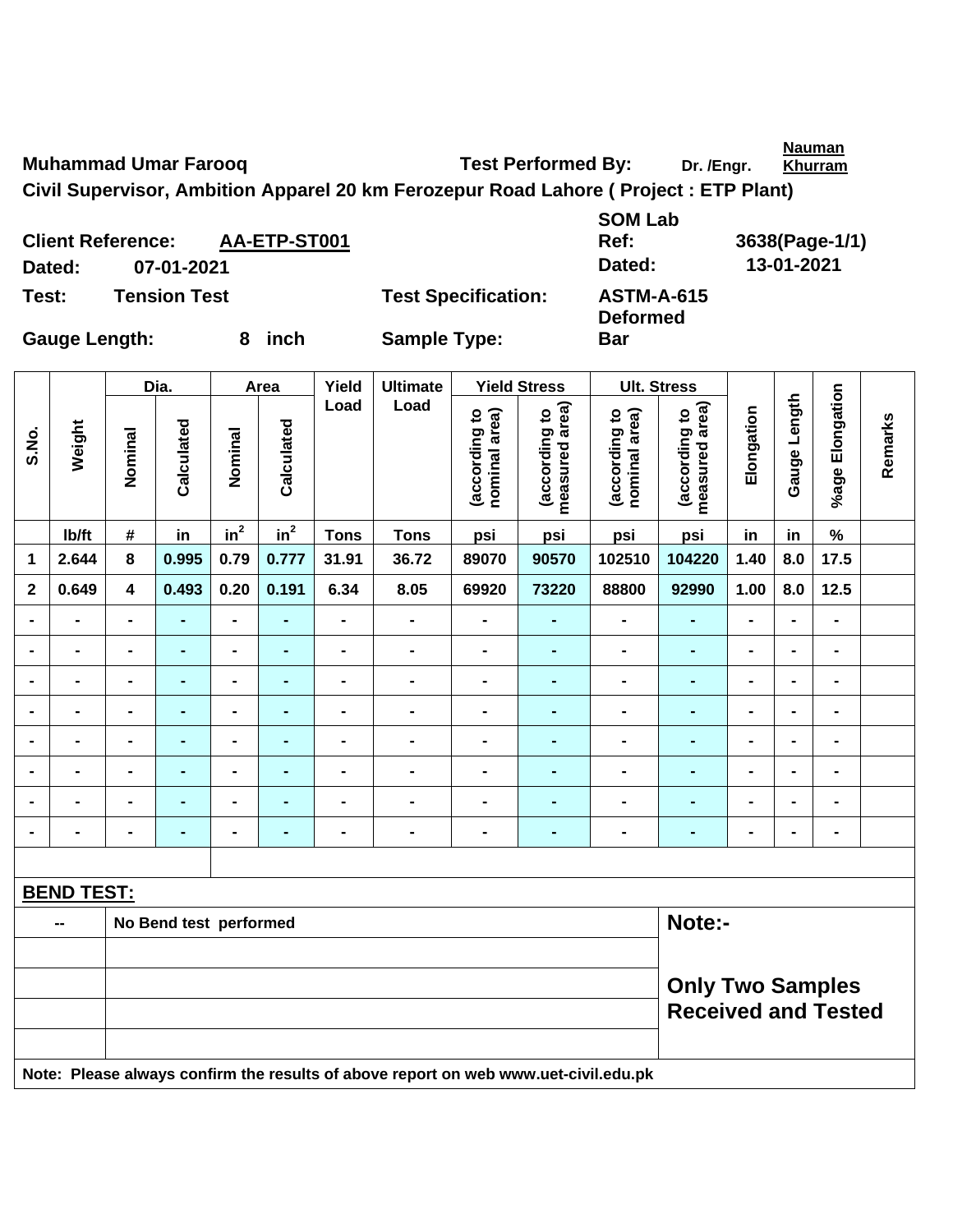| <b>Wasif Manzoor</b> | <b>Test Performed By:</b> | Dr. /Engr. | <u>G</u> |
|----------------------|---------------------------|------------|----------|

**Salman Developers, 8-E/III Gulberge-III, Lahore (Project: Grand Square Mall)** 

**Client Reference:** nil **Dated: 12-01-2021 Dated: 13-01-2021** 

**Test: Tension Test & Bend Test Test Specification: ASTM-A-615** 

Guage Length: 8 inch Sample Type: Deformed Bar(AFCO Steel)

|                |                   |                                                                            | Dia.           |                 | Area            | Yield          | <b>Ultimate</b>                                                                     |                                | <b>Yield Stress</b>                | <b>Ult. Stress</b>                                     |                                 |                |                              |                           |         |
|----------------|-------------------|----------------------------------------------------------------------------|----------------|-----------------|-----------------|----------------|-------------------------------------------------------------------------------------|--------------------------------|------------------------------------|--------------------------------------------------------|---------------------------------|----------------|------------------------------|---------------------------|---------|
| S.No.          | Weight            | Nominal                                                                    | Calculated     | Nominal         | Calculated      | Load           | Load                                                                                | nominal area)<br>(according to | area)<br>(according to<br>measured | nominal area)<br>(according to                         | measured area)<br>(according to | Elongation     | Length<br>Gauge <sup>1</sup> | Elongation<br>$%$ age $ $ | Remarks |
|                | lb/ft             | #                                                                          | in             | in <sup>2</sup> | in <sup>2</sup> | <b>Tons</b>    | <b>Tons</b>                                                                         | psi                            | psi                                | psi                                                    | psi                             | in             | in                           | $\%$                      |         |
| 1              | 2.607             | 8                                                                          | 0.988          | 0.79            | 0.766           | 22.22          | 30.96                                                                               | 62040                          | 63980                              | 86430                                                  | 89140                           | 1.40           | 8.0                          | 17.5                      |         |
| $\mathbf 2$    | 2.604             | 8                                                                          | 0.987          | 0.79            | 0.765           | 22.96          | 31.65                                                                               | 64090                          | 66180                              | 88360                                                  | 91250                           | 1.30           | 8.0                          | 16.3                      |         |
| 3              | 1.467             | 6                                                                          | 0.741          | 0.44            | 0.431           | 12.71          | 20.39                                                                               | 63720                          | 65050                              | 102190                                                 | 104320                          | 1.20           | 8.0                          | 15.0                      |         |
| 4              | 1.465             | 6                                                                          | 0.741          | 0.44            | 0.431           | 12.64          | 20.29                                                                               | 63360                          | 64680                              | 101680                                                 | 103800                          | 1.40           | 8.0                          | 17.5                      |         |
| 5              | 0.667             | 4                                                                          | 0.500          | 0.20            | 0.196           | 5.68           | 8.97                                                                                | 62610                          | 63890                              | 98920                                                  | 100940                          | 1.30           | 8.0                          | 16.3                      |         |
| 6              | 0.662             | 4                                                                          | 0.498          | 0.20            | 0.195           | 5.66           | 8.92                                                                                | 62390                          | 63990                              | 98360                                                  | 100880                          | 1.20           | 8.0                          | 15.0                      |         |
| $\blacksquare$ |                   | $\blacksquare$                                                             | ä,             | $\blacksquare$  |                 | $\blacksquare$ | $\overline{a}$                                                                      | $\blacksquare$                 | ä,                                 | $\blacksquare$                                         | ä,                              | $\overline{a}$ |                              | $\blacksquare$            |         |
|                |                   |                                                                            | $\blacksquare$ |                 |                 |                | -                                                                                   | $\blacksquare$                 |                                    |                                                        | $\blacksquare$                  |                |                              | $\blacksquare$            |         |
| $\blacksquare$ |                   |                                                                            |                |                 |                 |                |                                                                                     | -                              |                                    |                                                        |                                 |                |                              | $\blacksquare$            |         |
| $\blacksquare$ |                   | $\blacksquare$                                                             | $\blacksquare$ | $\blacksquare$  | ۰               |                | $\blacksquare$                                                                      | $\blacksquare$                 | ٠                                  | $\blacksquare$                                         | ٠                               | $\blacksquare$ |                              | $\blacksquare$            |         |
|                |                   |                                                                            |                |                 |                 |                |                                                                                     |                                |                                    |                                                        |                                 |                |                              |                           |         |
|                | <b>BEND TEST:</b> |                                                                            |                |                 |                 |                |                                                                                     |                                |                                    |                                                        |                                 |                |                              |                           |         |
|                | # 8               | Sample bend through 180 degrees Satisfactorily without any crack<br>Note:- |                |                 |                 |                |                                                                                     |                                |                                    |                                                        |                                 |                |                              |                           |         |
|                | #6                |                                                                            |                |                 |                 |                | Sample bend through 180 degrees Satisfactorily without any crack                    |                                |                                    |                                                        |                                 |                |                              |                           |         |
|                | #4                |                                                                            |                |                 |                 |                | Sample bend through 180 degrees Satisfactorily without any crack                    |                                |                                    | <b>Only Nine Samples</b><br><b>Received and Tested</b> |                                 |                |                              |                           |         |
|                |                   |                                                                            |                |                 |                 |                | Note: Please always confirm the results of above report on web www.uet-civil.edu.pk |                                |                                    |                                                        |                                 |                |                              |                           |         |

**SOM Lab Ref: 3639(Page-1/1)** 

**S. Asad Ali Gillani**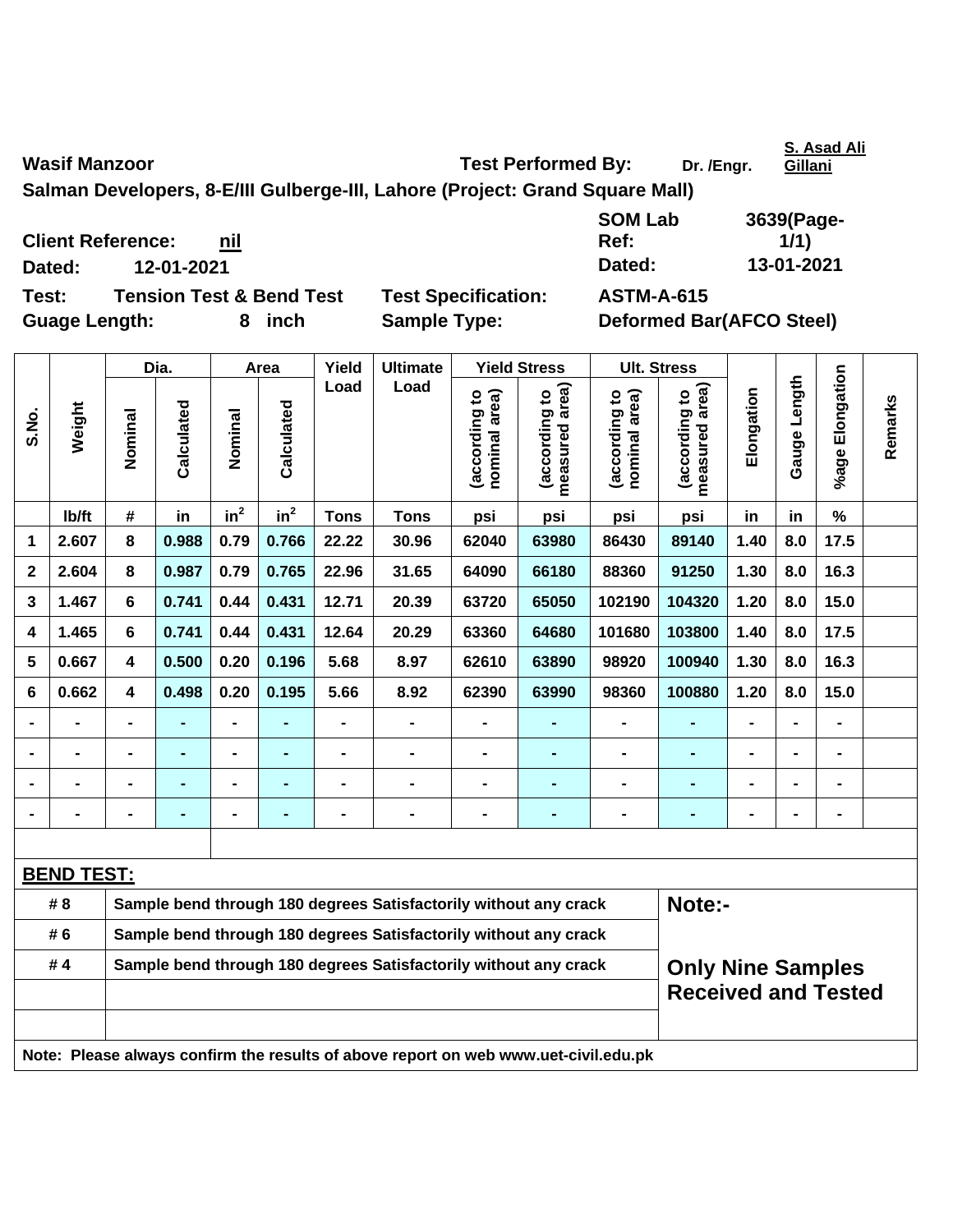Executive Engineer (B & W) Test Performed By: Dr. /Engr. **UVAS, Lahore** 

**Bar** 

**S. Asad Ali Gillani**

**Client Reference: E.E/615 Dated: 04-01-2021 Dated: 13-01-2021 Test: Tension Test & Bend Test Test Specification: ASTM-A-615** 

**SOM Lab Ref: 3640 (Page-1/1) Deformed** 

Gauge Length: 8 inch Sample Type:

|                |                   |                                                                            | Dia.                                                   |                | Area            | Yield                        | <b>Ultimate</b>                                                                     |                                | <b>Yield Stress</b>             |                                | <b>Ult. Stress</b>              |                              |                |                 |         |
|----------------|-------------------|----------------------------------------------------------------------------|--------------------------------------------------------|----------------|-----------------|------------------------------|-------------------------------------------------------------------------------------|--------------------------------|---------------------------------|--------------------------------|---------------------------------|------------------------------|----------------|-----------------|---------|
| S.No.          | Weight            | Nominal                                                                    | Calculated                                             | Nominal        | Calculated      | Load                         | Load                                                                                | (according to<br>nominal area) | (according to<br>measured area) | (according to<br>nominal area) | (according to<br>measured area) | Elongation                   | Gauge Length   | %age Elongation | Remarks |
|                | Ib/ft             | #                                                                          | in                                                     | $in^2$         | $\mathsf{in}^2$ | <b>Tons</b>                  | <b>Tons</b>                                                                         | psi                            | psi                             | psi                            | psi                             | in                           | in             | $\%$            |         |
| 1              | 2.625             | 8                                                                          | 0.991                                                  | 0.79           | 0.771           | 25.54                        | 34.15                                                                               | 71290                          | 73050                           | 95340                          | 97680                           | 1.60                         | 8.0            | 20.0            |         |
| $\mathbf{2}$   | 1.400             | 6                                                                          | 0.723                                                  | 0.44           | 0.411           | 13.71                        | 20.15                                                                               | 68730                          | 73570                           | 101020                         | 108140                          | 1.10                         | 8.0            | 13.8            |         |
| $\blacksquare$ | $\blacksquare$    | $\blacksquare$                                                             | ٠                                                      | $\blacksquare$ | ٠               | $\qquad \qquad \blacksquare$ | $\blacksquare$                                                                      | $\qquad \qquad \blacksquare$   | ٠                               | $\blacksquare$                 | $\blacksquare$                  | $\qquad \qquad \blacksquare$ | $\blacksquare$ | $\blacksquare$  |         |
| $\blacksquare$ | $\blacksquare$    | $\blacksquare$                                                             | $\blacksquare$                                         | $\overline{a}$ | $\blacksquare$  | $\blacksquare$               | $\qquad \qquad \blacksquare$                                                        | $\qquad \qquad \blacksquare$   | ۰                               | $\blacksquare$                 | $\blacksquare$                  | $\qquad \qquad \blacksquare$ | $\blacksquare$ | $\blacksquare$  |         |
|                | $\blacksquare$    | $\blacksquare$                                                             | $\blacksquare$                                         | $\overline{a}$ | ۰               | $\blacksquare$               | $\blacksquare$                                                                      | $\blacksquare$                 | ۰                               | -                              | $\blacksquare$                  | $\blacksquare$               |                | $\blacksquare$  |         |
|                | $\blacksquare$    | L,                                                                         |                                                        | $\blacksquare$ |                 | $\blacksquare$               | $\blacksquare$                                                                      | $\blacksquare$                 | $\blacksquare$                  | $\blacksquare$                 | L.                              | $\blacksquare$               |                | $\blacksquare$  |         |
|                | $\blacksquare$    | $\blacksquare$                                                             | $\blacksquare$                                         | $\blacksquare$ |                 | $\blacksquare$               | $\blacksquare$                                                                      | $\blacksquare$                 | ٠                               | $\blacksquare$                 | $\blacksquare$                  | $\blacksquare$               |                | $\blacksquare$  |         |
|                | $\blacksquare$    | -                                                                          | ٠                                                      | $\blacksquare$ | ۰               | $\blacksquare$               | $\blacksquare$                                                                      | $\blacksquare$                 | ٠                               | $\blacksquare$                 | -                               | $\blacksquare$               | $\blacksquare$ | $\blacksquare$  |         |
|                | $\blacksquare$    | $\blacksquare$                                                             | $\blacksquare$                                         | $\blacksquare$ |                 | $\blacksquare$               | $\blacksquare$                                                                      | $\blacksquare$                 |                                 | $\blacksquare$                 | ÷,                              | $\blacksquare$               |                | $\blacksquare$  |         |
| $\blacksquare$ | $\blacksquare$    | $\blacksquare$                                                             | $\blacksquare$                                         | $\blacksquare$ | $\blacksquare$  | $\blacksquare$               | $\blacksquare$                                                                      | $\blacksquare$                 | ٠                               | $\blacksquare$                 | $\blacksquare$                  | $\blacksquare$               |                | $\blacksquare$  |         |
|                |                   |                                                                            |                                                        |                |                 |                              |                                                                                     |                                |                                 |                                |                                 |                              |                |                 |         |
|                | <b>BEND TEST:</b> |                                                                            |                                                        |                |                 |                              |                                                                                     |                                |                                 |                                |                                 |                              |                |                 |         |
|                | # 8               | Sample bend through 180 degrees Satisfactorily without any crack<br>Note:- |                                                        |                |                 |                              |                                                                                     |                                |                                 |                                |                                 |                              |                |                 |         |
|                | # 6               |                                                                            |                                                        |                |                 |                              | Sample bend through 180 degrees Satisfactorily without any crack                    |                                |                                 |                                |                                 |                              |                |                 |         |
|                |                   |                                                                            | <b>Only Four Samples</b><br><b>Received and Tested</b> |                |                 |                              |                                                                                     |                                |                                 |                                |                                 |                              |                |                 |         |
|                |                   |                                                                            |                                                        |                |                 |                              | Note: Please always confirm the results of above report on web www.uet-civil.edu.pk |                                |                                 |                                |                                 |                              |                |                 |         |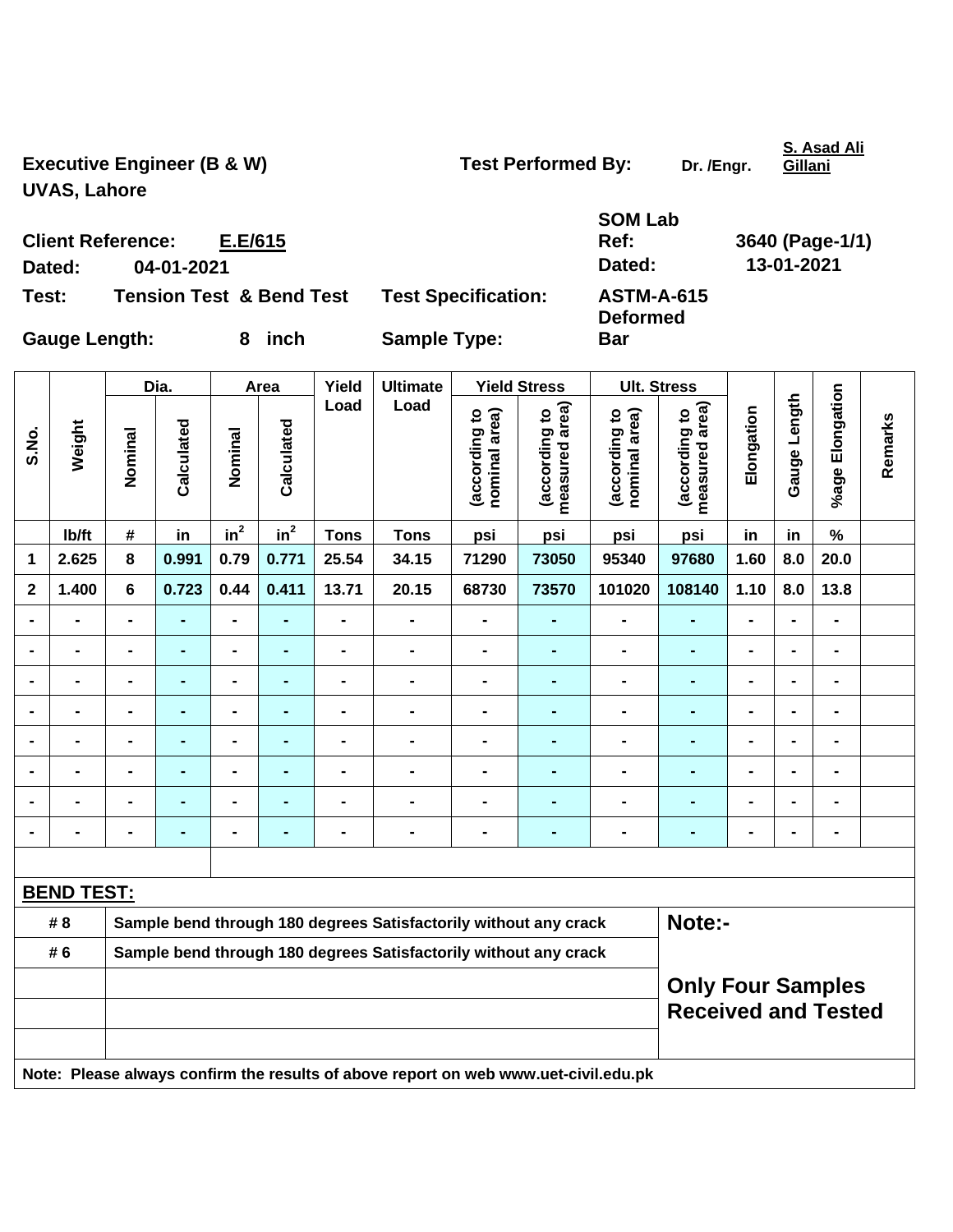Safdar Hussain **Network Constructs Constructs Test Performed By:** Dr. /Engr.

**S. Asad Ali Gillani**

**Resident Engineer, ACE,Danish School Mankera Residency** 

| <b>Client Reference:</b> |            | ACE/RE-PDS/MNK/BHK/20/365           |                            | Ref:                                 | 3641(Page-1 |
|--------------------------|------------|-------------------------------------|----------------------------|--------------------------------------|-------------|
| Dated:                   | 22-12-2020 |                                     |                            | Dated:                               | 13-01-2021  |
| Test:                    |            | <b>Tension Test &amp; Bend Test</b> | <b>Test Specification:</b> | <b>ASTM-A-615</b><br><b>Deformed</b> |             |
| <b>Gauge Length:</b>     |            | inch                                | <b>Sample Type:</b>        | <b>Bar</b>                           |             |

**SOM Lab Ref: 3641(Page-1/1) Deformed** 

Dia. | Area | Yield | Ultimate | Yield Stress | Ult. Stress **%age Elongation**  %age Elongation **Gauge Length Load Load**  (according to<br>measured area) Gauge Length **measured area) measured area)**  (according to<br>nominal area) (according to<br>measured area) (according to<br>nominal area) **Elongation nominal area) nominal area) (according to (according to (according to (according to**  Elongation **Remarks**  Remarks **Weight Calculated Calculated**  Calculated Calculated **S.No. Nominal Nominal**  Nominal Nominal  $\mathsf{lb}/\mathsf{ft}$  # in in<sup>2</sup>  $in^2$  **Tons Tons psi psi psi psi in in % 1 1.460 6 0.739 0.44 0.429 14.98 20.23 75110 77040 101420 104030 1.30 8.0 16.3 2 1.549 6 0.761 0.44 0.455 16.89 22.29 84670 81880 111750 108060 1.20 8.0 15.0 3 0.675 4 0.502 0.20 0.198 6.32 8.43 69700 70400 92960 93900 1.30 8.0 16.3 4 0.677 4 0.503 0.20 0.199 6.32 8.43 69700 70050 92960 93430 1.40 8.0 17.5 - - - - - - - - - - - - - - - - - - - - - - - - - - - - - - - - - - - - - - - - - - - - - - - - - - - - - - - - - - - - - - - - - - - - - - - - - - - - - - - - - - - - - - - - - - BEND TEST:** #6 Sample bend through 180 degrees Satisfactorily without any crack **Note:-# 4 Sample bend through 180 degrees Satisfactorily without any crack Only Six Samples Received and Tested Note: Please always confirm the results of above report on web www.uet-civil.edu.pk**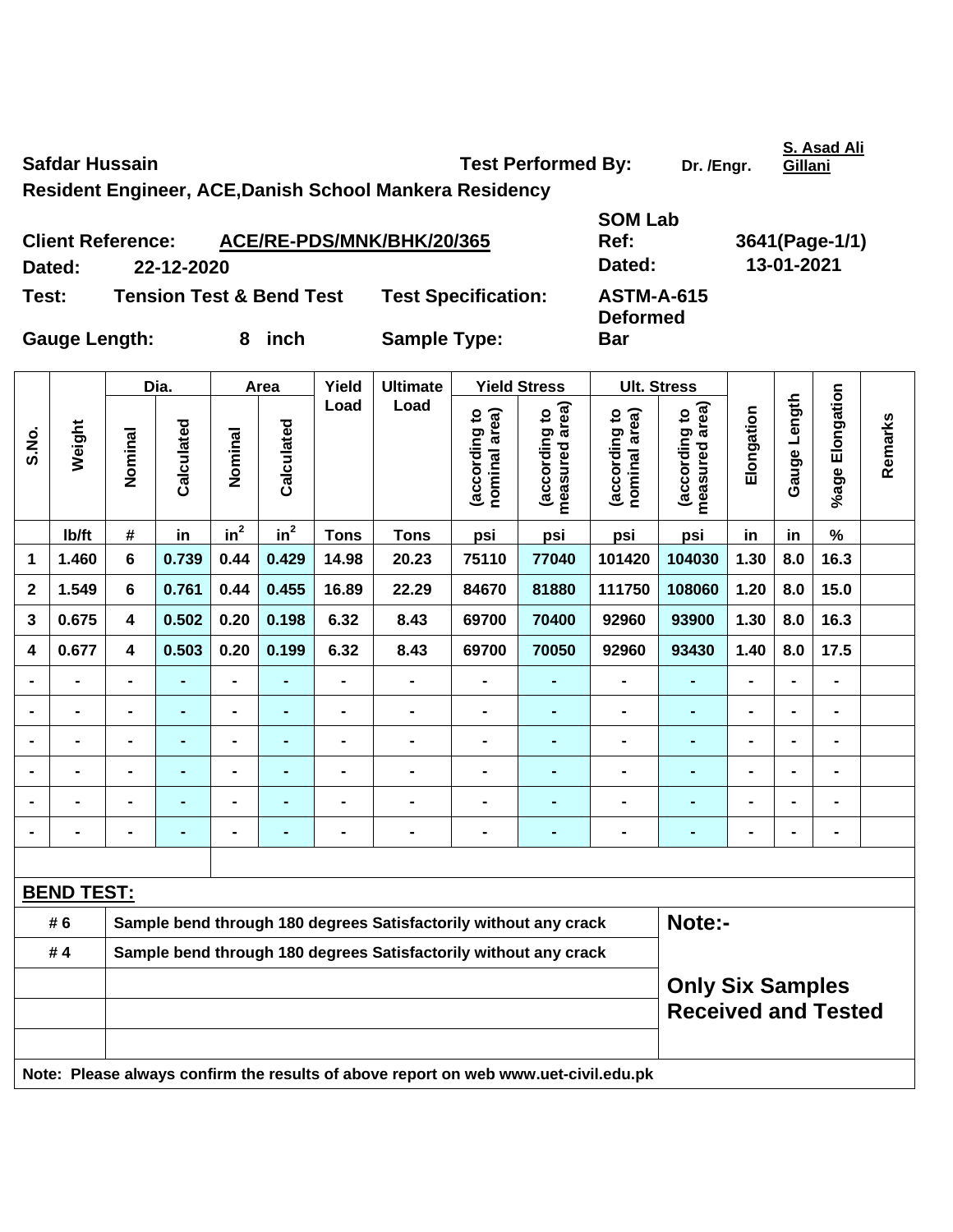Safdar Hussain **Contract Contract Contract Contract Contract Contract Contract Contract Contract Contract Contract Contract Contract Contract Contract Contract Contract Contract Contract Contract Contract Contract Contract Resident Engineer, ACE,Danish School Mankera Residency SOM Lab** 

|                      | <b>Client Reference:</b> | ACE/RE-PDS/MNK/BHK/20/362           |                            | Ref:                                 | 3641(Page-2 |
|----------------------|--------------------------|-------------------------------------|----------------------------|--------------------------------------|-------------|
| Dated:               | 16-12-2020               |                                     |                            | Dated:                               | 13-01-2021  |
| Test:                |                          | <b>Tension Test &amp; Bend Test</b> | <b>Test Specification:</b> | <b>ASTM-A-615</b><br><b>Deformed</b> |             |
| <b>Gauge Length:</b> |                          | inch<br>8                           | <b>Sample Type:</b>        | <b>Bar</b>                           |             |

|                         |                   |                 | Dia.           |                          | Area           | Yield          | <b>Ultimate</b>                                                  |                                | <b>Yield Stress</b>             |                                | <b>Ult. Stress</b>              |                |                |                              |         |
|-------------------------|-------------------|-----------------|----------------|--------------------------|----------------|----------------|------------------------------------------------------------------|--------------------------------|---------------------------------|--------------------------------|---------------------------------|----------------|----------------|------------------------------|---------|
| S.No.                   | Weight            | Nominal         | Calculated     | Nominal                  | Calculated     | Load           | Load                                                             | (according to<br>nominal area) | measured area)<br>(according to | (according to<br>nominal area) | (according to<br>measured area) | Elongation     | Gauge Length   | %age Elongation              | Remarks |
|                         | Ib/ft             | $\#$            | in             | in <sup>2</sup>          | $in^2$         | <b>Tons</b>    | <b>Tons</b>                                                      | psi                            | psi                             | psi                            | psi                             | in             | in             | $\%$                         |         |
| 1                       | 1.027             | $5\phantom{.0}$ | 0.620          | 0.31                     | 0.302          | 9.07           | 13.15                                                            | 64550                          | 66260                           | 93550                          | 96030                           | 1.20           | 8.0            | 15.0                         |         |
| $\overline{\mathbf{2}}$ | 1.028             | $5\phantom{a}$  | 0.620          | 0.31                     | 0.302          | 9.09           | 13.17                                                            | 64690                          | 66410                           | 93700                          | 96180                           | 1.30           | 8.0            | 16.3                         |         |
| $\blacksquare$          |                   | $\blacksquare$  |                | $\blacksquare$           |                | $\blacksquare$ | $\blacksquare$                                                   | $\blacksquare$                 |                                 | $\blacksquare$                 |                                 |                |                |                              |         |
| $\blacksquare$          | $\blacksquare$    | $\blacksquare$  | $\blacksquare$ | $\blacksquare$           | $\blacksquare$ | $\blacksquare$ | $\blacksquare$                                                   | $\blacksquare$                 | $\blacksquare$                  | $\blacksquare$                 | $\blacksquare$                  | $\blacksquare$ | $\blacksquare$ | $\qquad \qquad \blacksquare$ |         |
| $\blacksquare$          |                   | $\blacksquare$  | $\blacksquare$ | $\blacksquare$           | $\blacksquare$ | $\blacksquare$ | $\blacksquare$                                                   | $\blacksquare$                 | $\blacksquare$                  | $\qquad \qquad \blacksquare$   | ٠                               | $\blacksquare$ | $\blacksquare$ | $\blacksquare$               |         |
| $\blacksquare$          |                   |                 | $\blacksquare$ | $\blacksquare$           | $\blacksquare$ | $\blacksquare$ | $\blacksquare$                                                   | $\blacksquare$                 | $\blacksquare$                  | $\blacksquare$                 | ٠                               | $\blacksquare$ | $\blacksquare$ |                              |         |
| $\blacksquare$          |                   | $\blacksquare$  | $\blacksquare$ | ۰                        | -              | $\blacksquare$ | $\blacksquare$                                                   | $\blacksquare$                 | $\blacksquare$                  | $\blacksquare$                 | ٠                               | $\blacksquare$ | $\blacksquare$ | $\blacksquare$               |         |
| $\blacksquare$          |                   | $\blacksquare$  | ٠              | $\blacksquare$           | $\blacksquare$ | $\blacksquare$ | $\qquad \qquad \blacksquare$                                     | $\blacksquare$                 | $\blacksquare$                  | $\blacksquare$                 | ٠                               | $\blacksquare$ | $\blacksquare$ | $\blacksquare$               |         |
|                         | $\blacksquare$    | $\blacksquare$  | $\blacksquare$ | $\overline{\phantom{0}}$ | ٠              | $\blacksquare$ | $\overline{a}$                                                   | $\blacksquare$                 | Ξ.                              | $\qquad \qquad \blacksquare$   | ÷,                              | $\blacksquare$ | $\blacksquare$ | $\blacksquare$               |         |
|                         |                   | $\blacksquare$  | $\blacksquare$ | $\blacksquare$           | $\blacksquare$ | $\blacksquare$ | $\blacksquare$                                                   | $\blacksquare$                 |                                 | $\blacksquare$                 | ٠                               | $\blacksquare$ | $\blacksquare$ | $\blacksquare$               |         |
|                         |                   |                 |                |                          |                |                |                                                                  |                                |                                 |                                |                                 |                |                |                              |         |
|                         | <b>BEND TEST:</b> |                 |                |                          |                |                |                                                                  |                                |                                 |                                |                                 |                |                |                              |         |
|                         | # 5               |                 |                |                          |                |                | Sample bend through 180 degrees Satisfactorily without any crack |                                |                                 |                                | Note:-                          |                |                |                              |         |
|                         |                   |                 |                |                          |                |                |                                                                  |                                |                                 |                                |                                 |                |                |                              |         |
|                         |                   |                 |                |                          |                |                |                                                                  |                                |                                 |                                | <b>Only Three Samples</b>       |                |                |                              |         |
|                         |                   |                 |                |                          |                |                |                                                                  |                                |                                 |                                | <b>Received and Tested</b>      |                |                |                              |         |
|                         |                   |                 |                |                          |                |                |                                                                  |                                |                                 |                                |                                 |                |                |                              |         |
|                         |                   |                 |                |                          |                |                |                                                                  |                                |                                 |                                |                                 |                |                |                              |         |

**Note: Please always confirm the results of above report on web www.uet-civil.edu.pk** 

**Ref: 3641(Page-2/2)** 

**S. Asad Ali Gillani**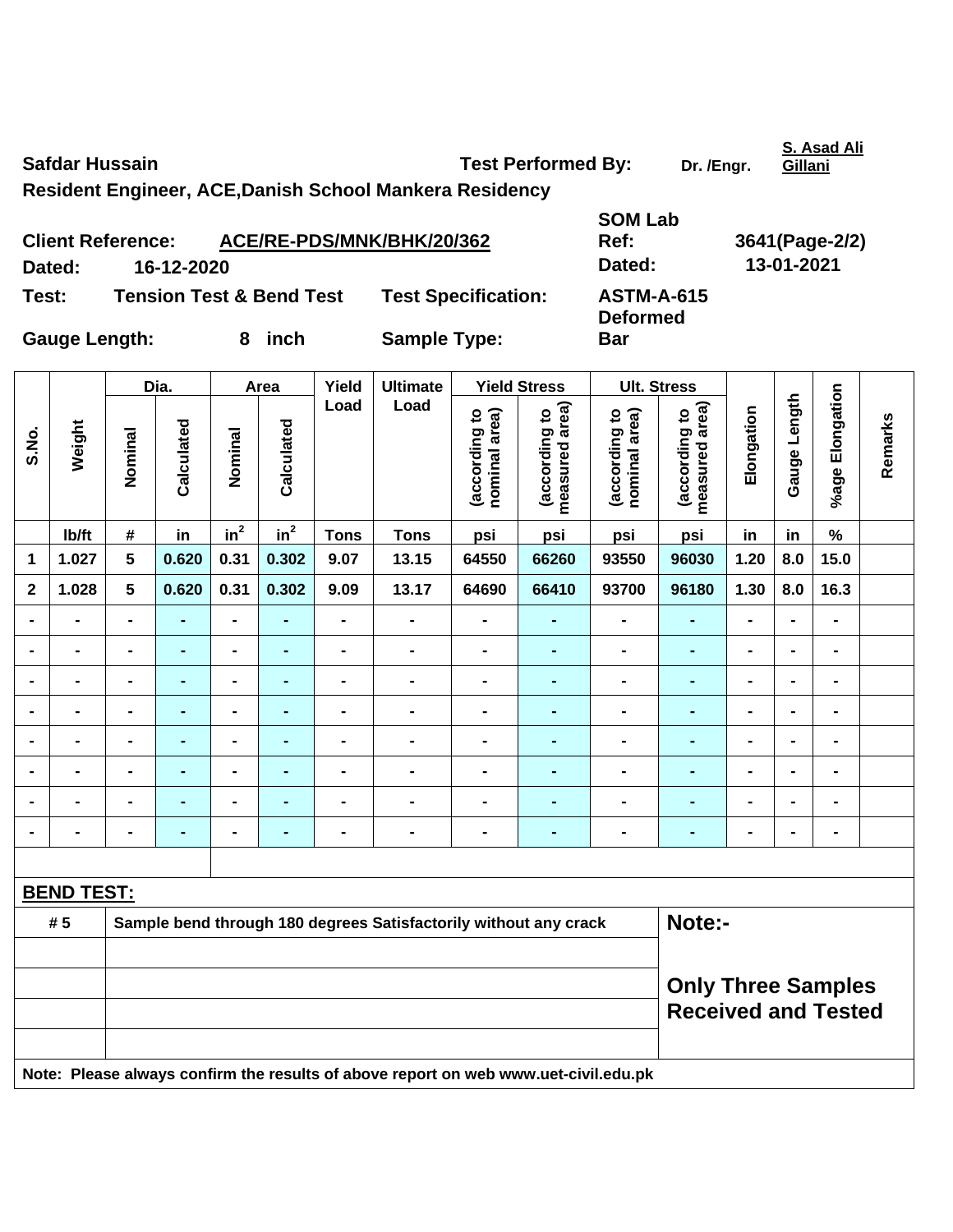**S. Asad Ali** 

**Asst. Manager (Admin P & C), Din Properties (Pvt) Ltd. Lahore** 

**SOM Lab Ref: 3642(Page-1/1) Dated: 13-01-2021 Dated: 13-01-2021 Test: Tension Test Test Specification: ASTM-A-615 Deformed Bar** 

**Client Reference:** nil

Gauge Length: 8 inch Sample Type:

|                |                   | Dia.                    |                        | Area                     | Yield          | <b>Ultimate</b> |                                                                                     | <b>Yield Stress</b>            | <b>Ult. Stress</b>              |                                |                                                      |                |                |                 |         |
|----------------|-------------------|-------------------------|------------------------|--------------------------|----------------|-----------------|-------------------------------------------------------------------------------------|--------------------------------|---------------------------------|--------------------------------|------------------------------------------------------|----------------|----------------|-----------------|---------|
| S.No.          | Weight            | Nominal                 | Calculated             | Nominal                  | Calculated     | Load            | Load                                                                                | (according to<br>nominal area) | measured area)<br>(according to | nominal area)<br>(according to | measured area)<br>(according to                      | Elongation     | Gauge Length   | %age Elongation | Remarks |
|                | Ib/ft             | $\#$                    | in                     | in <sup>2</sup>          | $in^2$         | <b>Tons</b>     | <b>Tons</b>                                                                         | psi                            | psi                             | psi                            | psi                                                  | in             | in             | $\%$            |         |
| 1              | 0.656             | $\overline{\mathbf{4}}$ | 0.496                  | 0.20                     | 0.193          | 6.24            | 8.61                                                                                | 68800                          | 71290                           | 94990                          | 98430                                                | 1.20           | 8.0            | 15.0            |         |
| $\blacksquare$ | $\blacksquare$    | $\blacksquare$          | ÷,                     | $\blacksquare$           | $\blacksquare$ | $\blacksquare$  | $\qquad \qquad \blacksquare$                                                        | $\qquad \qquad \blacksquare$   | ۰                               | $\blacksquare$                 | ٠                                                    | $\blacksquare$ | ÷              | $\blacksquare$  |         |
| $\blacksquare$ | $\blacksquare$    | $\blacksquare$          | ٠                      | $\blacksquare$           | $\blacksquare$ | $\blacksquare$  | $\blacksquare$                                                                      | $\blacksquare$                 | $\blacksquare$                  | $\blacksquare$                 | ٠                                                    | $\blacksquare$ | $\blacksquare$ | $\blacksquare$  |         |
|                |                   | $\blacksquare$          | $\blacksquare$         | ۰                        | ٠              | $\blacksquare$  | $\qquad \qquad \blacksquare$                                                        | $\blacksquare$                 | ۰                               | $\blacksquare$                 | ٠                                                    | $\blacksquare$ | $\blacksquare$ | $\blacksquare$  |         |
| $\blacksquare$ |                   | $\blacksquare$          | $\blacksquare$         | $\blacksquare$           | ٠              | $\blacksquare$  | $\qquad \qquad \blacksquare$                                                        | $\blacksquare$                 | -                               | $\blacksquare$                 | $\blacksquare$                                       | $\blacksquare$ | $\blacksquare$ | $\blacksquare$  |         |
| $\blacksquare$ |                   | $\blacksquare$          | ÷,                     | ۰                        | ٠              | $\blacksquare$  | $\blacksquare$                                                                      | $\blacksquare$                 | -                               | $\blacksquare$                 | $\blacksquare$                                       | $\blacksquare$ | $\blacksquare$ | $\blacksquare$  |         |
| $\blacksquare$ |                   | $\blacksquare$          | ۰                      | Ξ.                       | ٠              | $\blacksquare$  | $\blacksquare$                                                                      | $\blacksquare$                 | ۰                               | $\blacksquare$                 | $\blacksquare$                                       | $\blacksquare$ | $\blacksquare$ | $\blacksquare$  |         |
| $\blacksquare$ |                   | $\blacksquare$          | ٠                      | $\overline{\phantom{0}}$ | $\blacksquare$ | $\blacksquare$  | $\blacksquare$                                                                      | $\blacksquare$                 | $\blacksquare$                  | $\blacksquare$                 | ٠                                                    | $\blacksquare$ | $\blacksquare$ | $\blacksquare$  |         |
|                |                   |                         | $\overline{a}$         | $\blacksquare$           | ٠              | $\blacksquare$  | $\blacksquare$                                                                      | $\blacksquare$                 | $\blacksquare$                  | $\blacksquare$                 | $\blacksquare$                                       |                |                | $\blacksquare$  |         |
| $\blacksquare$ |                   | $\blacksquare$          | ÷,                     | $\blacksquare$           | ٠              | -               | $\qquad \qquad \blacksquare$                                                        | $\qquad \qquad \blacksquare$   | -                               | $\blacksquare$                 | $\blacksquare$                                       | $\blacksquare$ | $\blacksquare$ | $\blacksquare$  |         |
|                |                   |                         |                        |                          |                |                 |                                                                                     |                                |                                 |                                |                                                      |                |                |                 |         |
|                | <b>BEND TEST:</b> |                         |                        |                          |                |                 |                                                                                     |                                |                                 |                                |                                                      |                |                |                 |         |
|                | --                |                         | No Bend test performed |                          |                |                 |                                                                                     |                                |                                 |                                | Note:-                                               |                |                |                 |         |
|                |                   |                         |                        |                          |                |                 |                                                                                     |                                |                                 |                                |                                                      |                |                |                 |         |
|                |                   |                         |                        |                          |                |                 |                                                                                     |                                |                                 |                                | <b>Only One Sample</b><br><b>Received and Tested</b> |                |                |                 |         |
|                |                   |                         |                        |                          |                |                 |                                                                                     |                                |                                 |                                |                                                      |                |                |                 |         |
|                |                   |                         |                        |                          |                |                 | Note: Please always confirm the results of above report on web www.uet-civil.edu.pk |                                |                                 |                                |                                                      |                |                |                 |         |

Tahir Masood **Tahir Masood Test Performed By:** Dr. /Engr.

**Gillani**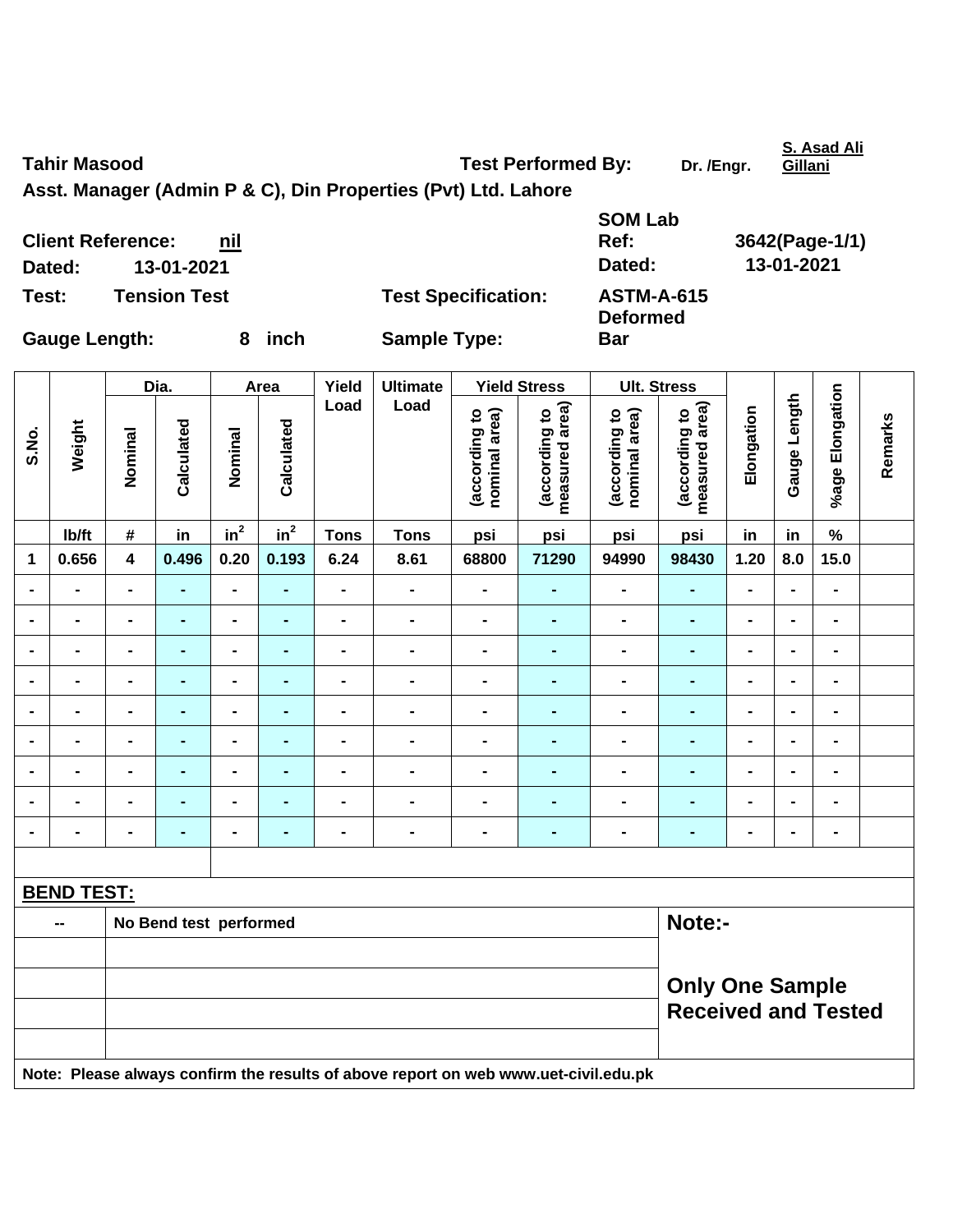Mirza M. Arshad Baig **Test Performed By:** Dr. /Engr.

**S. Asad Ali** 

**Resident Engineer, Meinhardt (Pvt) Ltd. PEC Building Project - Lahore** 

|                      | <b>Client Reference:</b> | <b>MPPL/Proj PEC/LHR/RE/80</b>      |                            | Ref:                                 | 3643(Page-1 |
|----------------------|--------------------------|-------------------------------------|----------------------------|--------------------------------------|-------------|
| Dated:               | 12-01-2021               |                                     |                            | Dated:                               | 13-01-2021  |
| Test:                |                          | <b>Tension Test &amp; Bend Test</b> | <b>Test Specification:</b> | <b>ASTM-A-615</b><br><b>Deformed</b> |             |
| <b>Gauge Length:</b> |                          | inch<br>8                           | <b>Sample Type:</b>        | <b>Bar</b>                           |             |

**SOM Lab Ref: 3643(Page-1/1) n:** ASTM-A-615 **Deformed Bar** 

|             |                   |                                                                            | Dia.           |                 | Area           | Yield          | <b>Ultimate</b>                                                                     |                                                                  | <b>Yield Stress</b>                                   |                                | <b>Ult. Stress</b>              |                              |                              |                 |         |
|-------------|-------------------|----------------------------------------------------------------------------|----------------|-----------------|----------------|----------------|-------------------------------------------------------------------------------------|------------------------------------------------------------------|-------------------------------------------------------|--------------------------------|---------------------------------|------------------------------|------------------------------|-----------------|---------|
| S.No.       | Weight            | Nominal                                                                    | Calculated     | Nominal         | Calculated     | Load           | Load                                                                                | according to<br>nominal area)                                    | measured area)<br>(according to                       | (according to<br>nominal area) | measured area)<br>(according to | Elongation                   | Gauge Length                 | %age Elongation | Remarks |
|             | Ib/ft             | #                                                                          | in             | in <sup>2</sup> | $in^2$         | <b>Tons</b>    | <b>Tons</b>                                                                         | psi                                                              | psi                                                   | psi                            | psi                             | in                           | in                           | $\%$            |         |
| 1           | 2.603             | 8                                                                          | 0.987          | 0.79            | 0.765          | 29.33          | 35.93                                                                               | 81880                                                            | 84550                                                 | 100320                         | 103590                          | 1.40                         | 8.0                          | 17.5            |         |
| $\mathbf 2$ | 2.587             | 8                                                                          | 0.984          | 0.79            | 0.760          | 30.17          | 36.29                                                                               | 84240                                                            | 87560                                                 | 101310                         | 105310                          | 1.40                         | 8.0                          | 17.5            |         |
| 3           | 0.692             | 4                                                                          | 0.508          | 0.20            | 0.203          | 8.00           | 9.68                                                                                | 88240                                                            | 86940                                                 | 106790                         | 105210                          | 1.00                         | 8.0                          | 12.5            |         |
| 4           | 0.660             | 4                                                                          | 0.497          | 0.20            | 0.194          | 7.39           | 8.94                                                                                | 81500                                                            | 84020                                                 | 98580                          | 101630                          | 1.00                         | 8.0                          | $12.5$          |         |
|             | $\blacksquare$    | $\blacksquare$                                                             | ä,             | L,              |                | $\blacksquare$ | $\overline{\phantom{0}}$                                                            | $\overline{\phantom{a}}$                                         | $\blacksquare$                                        | $\blacksquare$                 | $\blacksquare$                  | $\overline{a}$               | $\blacksquare$               | $\blacksquare$  |         |
|             |                   |                                                                            | $\blacksquare$ | $\blacksquare$  |                |                |                                                                                     |                                                                  | $\blacksquare$                                        | Ξ.                             |                                 |                              |                              | $\blacksquare$  |         |
|             | -                 |                                                                            | ÷              | $\blacksquare$  |                |                |                                                                                     |                                                                  | $\blacksquare$                                        | $\blacksquare$                 | ٠                               | $\blacksquare$               | $\blacksquare$               | $\blacksquare$  |         |
|             | $\blacksquare$    | $\blacksquare$                                                             | ۰              | $\blacksquare$  | $\blacksquare$ | $\blacksquare$ | $\blacksquare$                                                                      | $\blacksquare$                                                   | $\blacksquare$                                        | $\blacksquare$                 | $\blacksquare$                  | $\qquad \qquad \blacksquare$ | $\qquad \qquad \blacksquare$ | $\blacksquare$  |         |
|             | $\blacksquare$    | $\blacksquare$                                                             | $\blacksquare$ | $\blacksquare$  |                | $\blacksquare$ | $\blacksquare$                                                                      | $\blacksquare$                                                   | $\blacksquare$                                        | $\blacksquare$                 | $\blacksquare$                  | L,                           | $\blacksquare$               | $\blacksquare$  |         |
|             | -                 | -                                                                          | $\blacksquare$ | $\blacksquare$  |                | $\blacksquare$ | $\blacksquare$                                                                      | $\blacksquare$                                                   | $\blacksquare$                                        | $\blacksquare$                 | ٠                               | $\blacksquare$               | $\blacksquare$               | $\blacksquare$  |         |
|             |                   |                                                                            |                |                 |                |                |                                                                                     |                                                                  |                                                       |                                |                                 |                              |                              |                 |         |
|             | <b>BEND TEST:</b> |                                                                            |                |                 |                |                |                                                                                     |                                                                  |                                                       |                                |                                 |                              |                              |                 |         |
|             | # 8               | Note:-<br>Sample bend through 180 degrees Satisfactorily without any crack |                |                 |                |                |                                                                                     |                                                                  |                                                       |                                |                                 |                              |                              |                 |         |
|             | #4                |                                                                            |                |                 |                |                |                                                                                     | Sample bend through 180 degrees Satisfactorily without any crack |                                                       |                                |                                 |                              |                              |                 |         |
|             |                   |                                                                            |                |                 |                |                |                                                                                     |                                                                  | <b>Only Six Samples</b><br><b>Received and Tested</b> |                                |                                 |                              |                              |                 |         |
|             |                   |                                                                            |                |                 |                |                | Note: Please always confirm the results of above report on web www.uet-civil.edu.pk |                                                                  |                                                       |                                |                                 |                              |                              |                 |         |

**Gillani**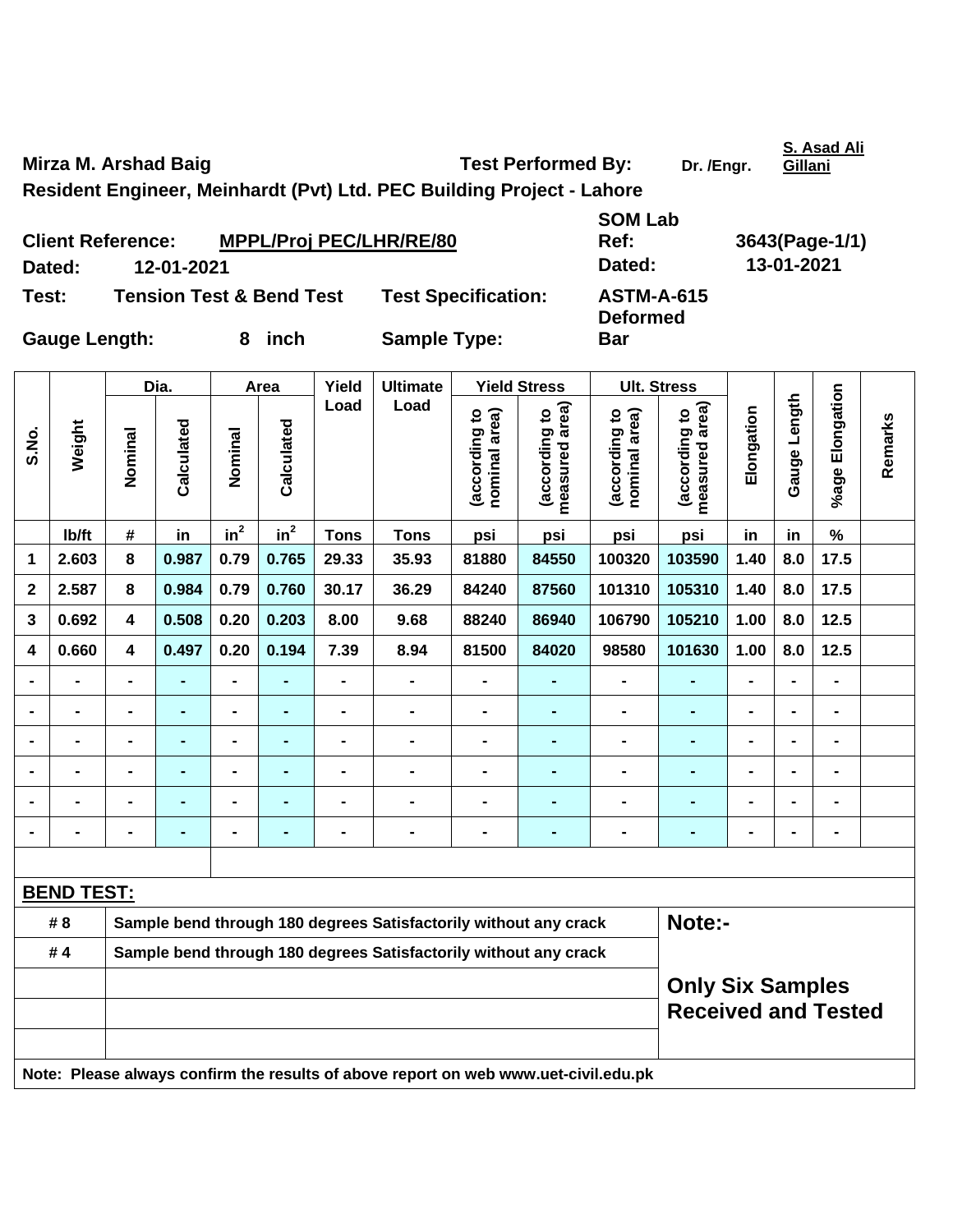Ajmal Kaleem Ullah **Test Performed By:** Dr. /Engr.

**S. Asad Ali** 

**Resident Engineer AZEA, Kamoki Residency** 

| <b>Client Reference:</b> |            | AZEA/REKMK/1073                     |                            | <b>SOM Lab</b><br>Ref:               | 3644 (Page-1/1) |
|--------------------------|------------|-------------------------------------|----------------------------|--------------------------------------|-----------------|
| Dated:                   | 25-09-2020 |                                     |                            | Dated:                               | 13-01-2021      |
| Test:                    |            | <b>Tension Test &amp; Bend Test</b> | <b>Test Specification:</b> | <b>ASTM-A-615</b><br><b>Depormed</b> |                 |
| <b>Gauge Length:</b>     |            | 8 inch                              | <b>Sample Type:</b>        | <b>Bar</b>                           |                 |

| S.No.             | Weight                                                                              | Dia.                                                             |                | Area                         |                 | Yield          | <b>Ultimate</b>              |                                | <b>Yield Stress</b>             |                                | <b>Ult. Stress</b>                                    |                |                |                 |         |
|-------------------|-------------------------------------------------------------------------------------|------------------------------------------------------------------|----------------|------------------------------|-----------------|----------------|------------------------------|--------------------------------|---------------------------------|--------------------------------|-------------------------------------------------------|----------------|----------------|-----------------|---------|
|                   |                                                                                     | Nominal                                                          | Calculated     | Nominal                      | Calculated      | Load           | Load                         | (according to<br>nominal area) | (according to<br>measured area) | (according to<br>nominal area) | measured area)<br>(according to                       | Elongation     | Gauge Length   | %age Elongation | Remarks |
|                   | Ib/ft                                                                               | $\#$                                                             | in             | in <sup>2</sup>              | $\mathsf{in}^2$ | <b>Tons</b>    | <b>Tons</b>                  | psi                            | psi                             | psi                            | psi                                                   | in             | in             | %               |         |
| $\mathbf 1$       | 0.592                                                                               | $\overline{\mathbf{4}}$                                          | 0.471          | 0.20                         | 0.174           | 6.32           | 7.61                         | 69700                          | 80110                           | 83970                          | 96520                                                 | 1.10           | 8.0            | 13.8            |         |
| $\blacksquare$    | $\blacksquare$                                                                      | $\blacksquare$                                                   | ۰              | $\blacksquare$               | ٠               | $\blacksquare$ | $\qquad \qquad \blacksquare$ | $\blacksquare$                 | $\blacksquare$                  | $\qquad \qquad \blacksquare$   | $\blacksquare$                                        | $\blacksquare$ | $\blacksquare$ | $\blacksquare$  |         |
|                   | $\blacksquare$                                                                      | $\blacksquare$                                                   | ۰              | $\blacksquare$               | $\blacksquare$  | $\blacksquare$ | $\qquad \qquad \blacksquare$ | $\blacksquare$                 | $\blacksquare$                  | $\qquad \qquad \blacksquare$   | $\blacksquare$                                        | $\blacksquare$ | $\overline{a}$ | $\blacksquare$  |         |
| $\blacksquare$    | $\blacksquare$                                                                      | $\blacksquare$                                                   | $\blacksquare$ | $\blacksquare$               | $\blacksquare$  | $\blacksquare$ | $\blacksquare$               | $\blacksquare$                 | $\blacksquare$                  | $\blacksquare$                 | $\blacksquare$                                        | $\blacksquare$ | $\blacksquare$ | $\blacksquare$  |         |
|                   | $\blacksquare$                                                                      | $\blacksquare$                                                   | $\blacksquare$ | $\blacksquare$               | $\blacksquare$  | $\blacksquare$ | $\blacksquare$               | $\blacksquare$                 | $\blacksquare$                  | $\blacksquare$                 | $\blacksquare$                                        | $\blacksquare$ | $\blacksquare$ | $\blacksquare$  |         |
|                   | $\blacksquare$                                                                      | $\blacksquare$                                                   | $\overline{a}$ | $\blacksquare$               | $\blacksquare$  | $\blacksquare$ | $\blacksquare$               | $\blacksquare$                 | $\blacksquare$                  | $\blacksquare$                 | $\blacksquare$                                        | $\blacksquare$ | $\blacksquare$ | $\blacksquare$  |         |
|                   |                                                                                     |                                                                  |                | $\blacksquare$               |                 |                | $\blacksquare$               | $\blacksquare$                 |                                 | $\blacksquare$                 | $\blacksquare$                                        | $\blacksquare$ | $\blacksquare$ | $\blacksquare$  |         |
|                   | $\blacksquare$                                                                      | $\blacksquare$                                                   | $\blacksquare$ | $\qquad \qquad \blacksquare$ | $\blacksquare$  | $\blacksquare$ | $\blacksquare$               | $\blacksquare$                 | $\blacksquare$                  | $\blacksquare$                 | ÷,                                                    | $\blacksquare$ | $\blacksquare$ | $\blacksquare$  |         |
|                   | $\blacksquare$                                                                      |                                                                  | $\blacksquare$ | $\qquad \qquad \blacksquare$ | $\blacksquare$  | $\blacksquare$ | $\blacksquare$               | $\blacksquare$                 | $\blacksquare$                  | $\blacksquare$                 | $\blacksquare$                                        | $\blacksquare$ | $\blacksquare$ | $\blacksquare$  |         |
| $\blacksquare$    | $\blacksquare$                                                                      | $\blacksquare$                                                   | ٠              | $\blacksquare$               | $\blacksquare$  | $\blacksquare$ | $\blacksquare$               | $\blacksquare$                 | $\blacksquare$                  | $\blacksquare$                 | $\blacksquare$                                        | $\blacksquare$ | $\blacksquare$ | $\blacksquare$  |         |
|                   |                                                                                     |                                                                  |                |                              |                 |                |                              |                                |                                 |                                |                                                       |                |                |                 |         |
| <b>BEND TEST:</b> |                                                                                     |                                                                  |                |                              |                 |                |                              |                                |                                 |                                |                                                       |                |                |                 |         |
|                   | #4                                                                                  | Sample bend through 180 degrees Satisfactorily without any crack |                |                              |                 |                |                              |                                |                                 |                                | Note:-                                                |                |                |                 |         |
|                   |                                                                                     |                                                                  |                |                              |                 |                |                              |                                |                                 |                                |                                                       |                |                |                 |         |
|                   |                                                                                     |                                                                  |                |                              |                 |                |                              |                                |                                 |                                | <b>Only Two Samples</b><br><b>Received and Tested</b> |                |                |                 |         |
|                   | Note: Please always confirm the results of above report on web www.uet-civil.edu.pk |                                                                  |                |                              |                 |                |                              |                                |                                 |                                |                                                       |                |                |                 |         |

**Gillani**